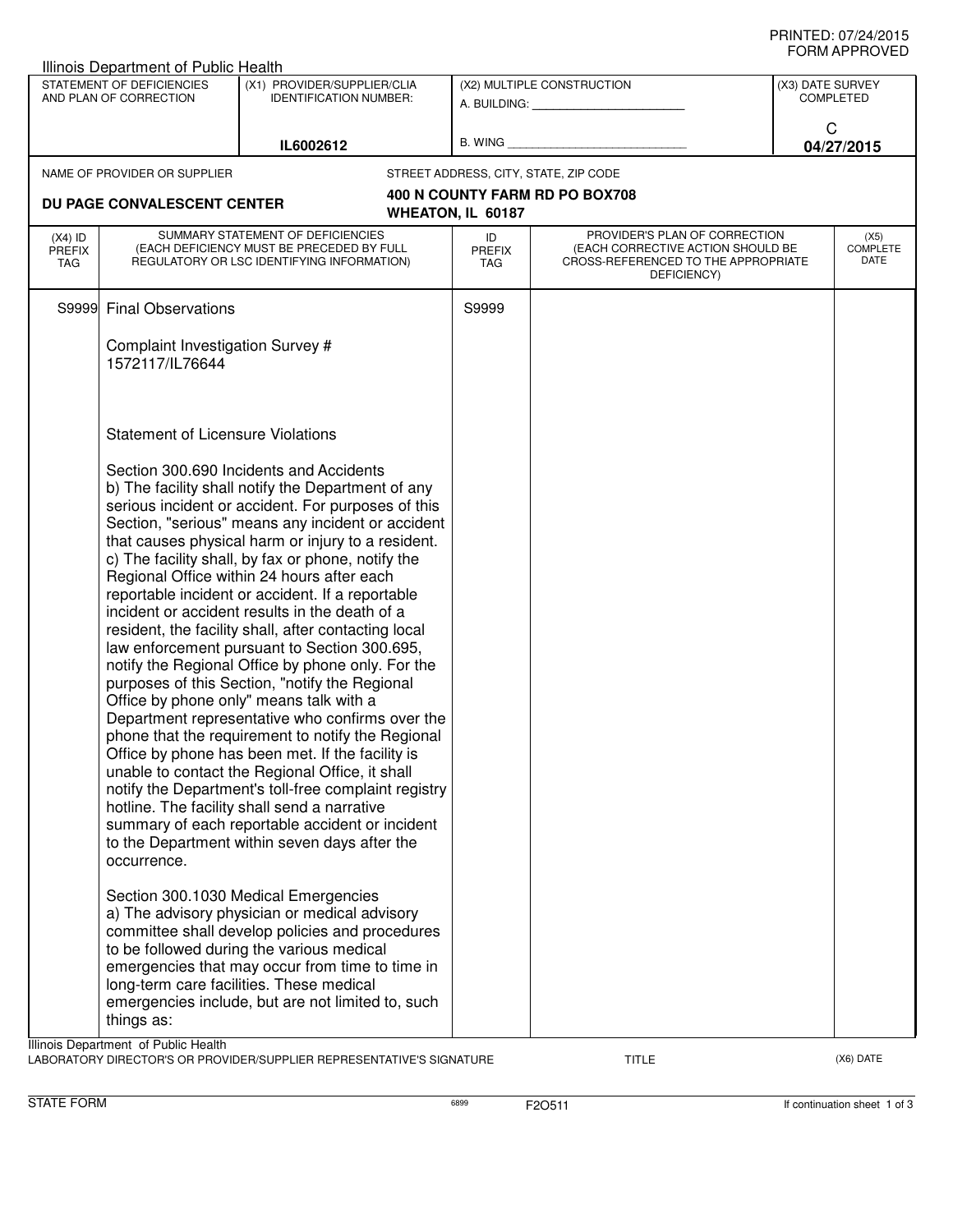| Illinois Department of Public Health                |                                                                                                                                                                                                                                                                                                                                                                                                                                                                                                                                                                                                                                                                                                                                                                                                                                                                                                                                                                                                                                                                                                                                                                                                                                                                                                                                                                                                                                                                                                                                                                                                                          |                                                              |                                                         |                                                                                                                          |                                      |  |
|-----------------------------------------------------|--------------------------------------------------------------------------------------------------------------------------------------------------------------------------------------------------------------------------------------------------------------------------------------------------------------------------------------------------------------------------------------------------------------------------------------------------------------------------------------------------------------------------------------------------------------------------------------------------------------------------------------------------------------------------------------------------------------------------------------------------------------------------------------------------------------------------------------------------------------------------------------------------------------------------------------------------------------------------------------------------------------------------------------------------------------------------------------------------------------------------------------------------------------------------------------------------------------------------------------------------------------------------------------------------------------------------------------------------------------------------------------------------------------------------------------------------------------------------------------------------------------------------------------------------------------------------------------------------------------------------|--------------------------------------------------------------|---------------------------------------------------------|--------------------------------------------------------------------------------------------------------------------------|--------------------------------------|--|
| STATEMENT OF DEFICIENCIES<br>AND PLAN OF CORRECTION |                                                                                                                                                                                                                                                                                                                                                                                                                                                                                                                                                                                                                                                                                                                                                                                                                                                                                                                                                                                                                                                                                                                                                                                                                                                                                                                                                                                                                                                                                                                                                                                                                          | (X1) PROVIDER/SUPPLIER/CLIA<br><b>IDENTIFICATION NUMBER:</b> | (X2) MULTIPLE CONSTRUCTION<br>A. BUILDING: A. BUILDING: |                                                                                                                          | (X3) DATE SURVEY<br><b>COMPLETED</b> |  |
| IL6002612                                           |                                                                                                                                                                                                                                                                                                                                                                                                                                                                                                                                                                                                                                                                                                                                                                                                                                                                                                                                                                                                                                                                                                                                                                                                                                                                                                                                                                                                                                                                                                                                                                                                                          | B. WING                                                      |                                                         | C<br>04/27/2015                                                                                                          |                                      |  |
|                                                     | NAME OF PROVIDER OR SUPPLIER                                                                                                                                                                                                                                                                                                                                                                                                                                                                                                                                                                                                                                                                                                                                                                                                                                                                                                                                                                                                                                                                                                                                                                                                                                                                                                                                                                                                                                                                                                                                                                                             |                                                              |                                                         | STREET ADDRESS, CITY, STATE, ZIP CODE                                                                                    |                                      |  |
|                                                     | DU PAGE CONVALESCENT CENTER                                                                                                                                                                                                                                                                                                                                                                                                                                                                                                                                                                                                                                                                                                                                                                                                                                                                                                                                                                                                                                                                                                                                                                                                                                                                                                                                                                                                                                                                                                                                                                                              |                                                              | WHEATON, IL 60187                                       | 400 N COUNTY FARM RD PO BOX708                                                                                           |                                      |  |
| $(X4)$ ID<br><b>PREFIX</b><br>TAG                   | SUMMARY STATEMENT OF DEFICIENCIES<br>(EACH DEFICIENCY MUST BE PRECEDED BY FULL<br>REGULATORY OR LSC IDENTIFYING INFORMATION)                                                                                                                                                                                                                                                                                                                                                                                                                                                                                                                                                                                                                                                                                                                                                                                                                                                                                                                                                                                                                                                                                                                                                                                                                                                                                                                                                                                                                                                                                             |                                                              | ID<br><b>PREFIX</b><br>TAG                              | PROVIDER'S PLAN OF CORRECTION<br>(EACH CORRECTIVE ACTION SHOULD BE<br>CROSS-REFERENCED TO THE APPROPRIATE<br>DEFICIENCY) | (X5)<br><b>COMPLETE</b><br>DATE      |  |
| S9999                                               | Continued From page 1                                                                                                                                                                                                                                                                                                                                                                                                                                                                                                                                                                                                                                                                                                                                                                                                                                                                                                                                                                                                                                                                                                                                                                                                                                                                                                                                                                                                                                                                                                                                                                                                    |                                                              | S9999                                                   |                                                                                                                          |                                      |  |
|                                                     | 1) Pulmonary emergencies (for example, airway<br>obstruction, foreign body aspiration, and acute<br>respiratory distress, failure, or arrest).                                                                                                                                                                                                                                                                                                                                                                                                                                                                                                                                                                                                                                                                                                                                                                                                                                                                                                                                                                                                                                                                                                                                                                                                                                                                                                                                                                                                                                                                           |                                                              |                                                         |                                                                                                                          |                                      |  |
|                                                     | These requirements were not met as evidenced<br>by:<br>Based on interview and record review the facility<br>failed to notify the State Department of a<br>resident's serious incidents and the facility also<br>failed to develop policies and procedures to be<br>followed during Pulmonary emergencies.<br>This applies to 1 of 3 residents (R1) reviewed for<br>choking incidents. R1 had a choking incident on<br>9/14/13. R1 expired on 9/14/13. The medical<br>examiner/coroner certificate of death documented<br>R1's cause of death as, "choked on a food bolus."<br>The findings include:<br>R1 was originally admitted to the facility on<br>2/17/1994 with multiple diagnoses which included<br>vascular Dementia, GERD (gastroesophageal<br>reflux disease) and muscle weakness.<br>R1's quarterly MDS (Minimum Data Set) dated<br>7/1/2013 showed a BIMS (Brief Interview for<br>Mental Status) score of "14" indicating that the<br>resident is cognitively intact and would require set<br>up help only for eating.<br>R1's September 2013 POS (Physician Order<br>Sheet) showed an order for general/ no salt<br>packet diet. The same POS also showed an<br>order for Do Not Resuscitate.<br>R1's occurrence report dated 9/14/13 (8:00 AM)<br>documents, "Around 8:00 AM, housekeeping<br>alerted RN (registered nurse) that the resident did<br>not look well. RN was present in the dining room<br>area at this time. RN ran to patient (patient was<br>found with head tilted back). At this time RN<br>performed Heimlich maneuver. At this time<br>resident expelled oatmeal and piece of prune. |                                                              |                                                         |                                                                                                                          |                                      |  |

Illinois Department of Public Health<br>STATE FORM